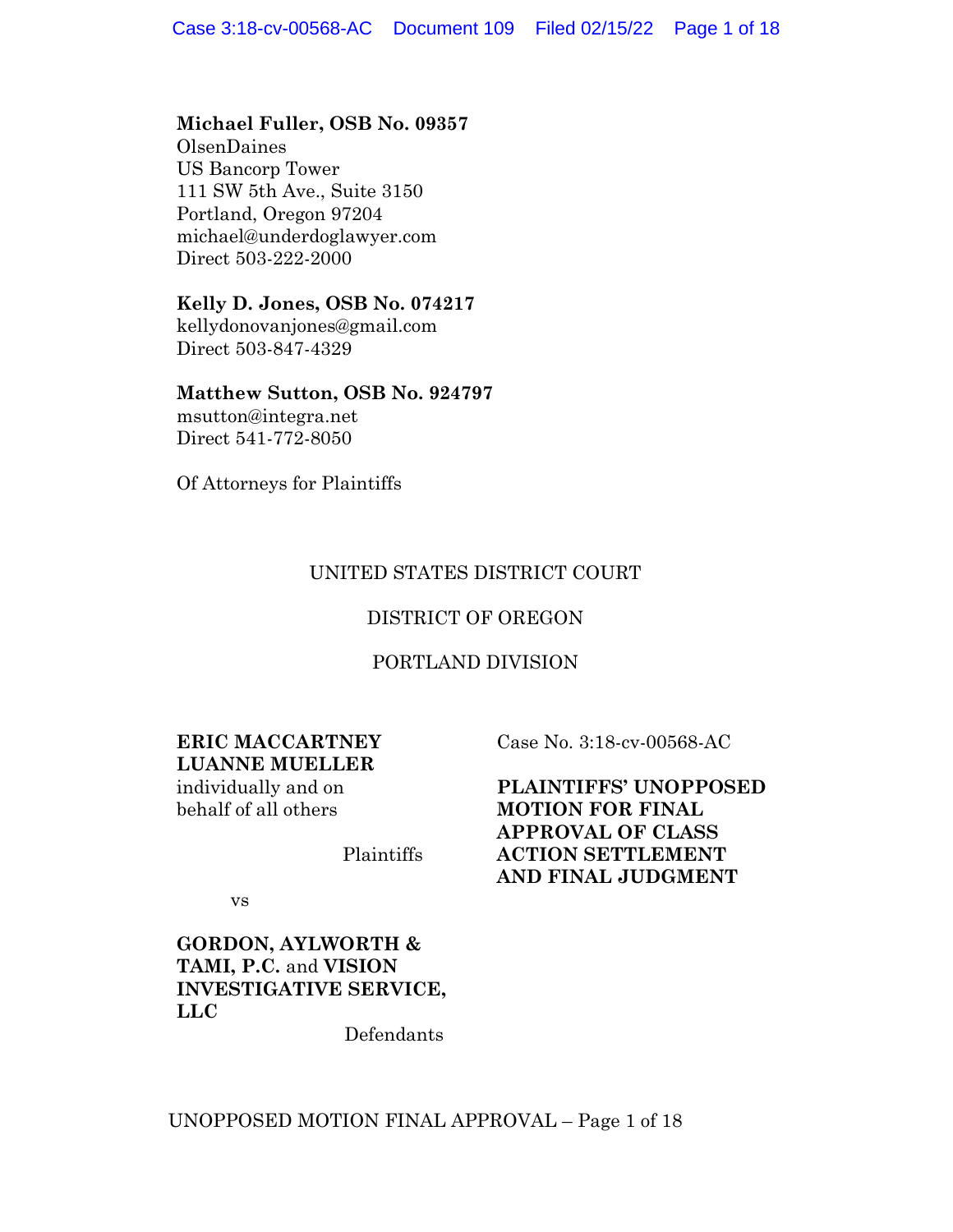## **TABLE OF CONTENTS**

| Ι.   |                                                         |                                                                                                                                                                                    |  |
|------|---------------------------------------------------------|------------------------------------------------------------------------------------------------------------------------------------------------------------------------------------|--|
| II.  |                                                         |                                                                                                                                                                                    |  |
| III. |                                                         |                                                                                                                                                                                    |  |
| IV.  |                                                         | The proposed settlement is fair, reasonable, and adequate and                                                                                                                      |  |
|      | А.                                                      |                                                                                                                                                                                    |  |
|      | <b>B.</b>                                               | The strength of plaintiffs' case; the risks, expenses,<br>complexity, and likely duration of ongoing litigation; and<br>the risk of maintaining class action status throughout the |  |
|      | C.                                                      |                                                                                                                                                                                    |  |
|      | D.                                                      | Extent of discovery completed and the stage of the                                                                                                                                 |  |
|      | Ε.                                                      |                                                                                                                                                                                    |  |
|      | F.                                                      | The absence of collusion or other conflicts of interest15                                                                                                                          |  |
| V.   | OCJ and OCL should be approved as cy pres recipients 16 |                                                                                                                                                                                    |  |
|      |                                                         |                                                                                                                                                                                    |  |

# UNOPPOSED MOTION FINAL APPROVAL – Page 2 of 18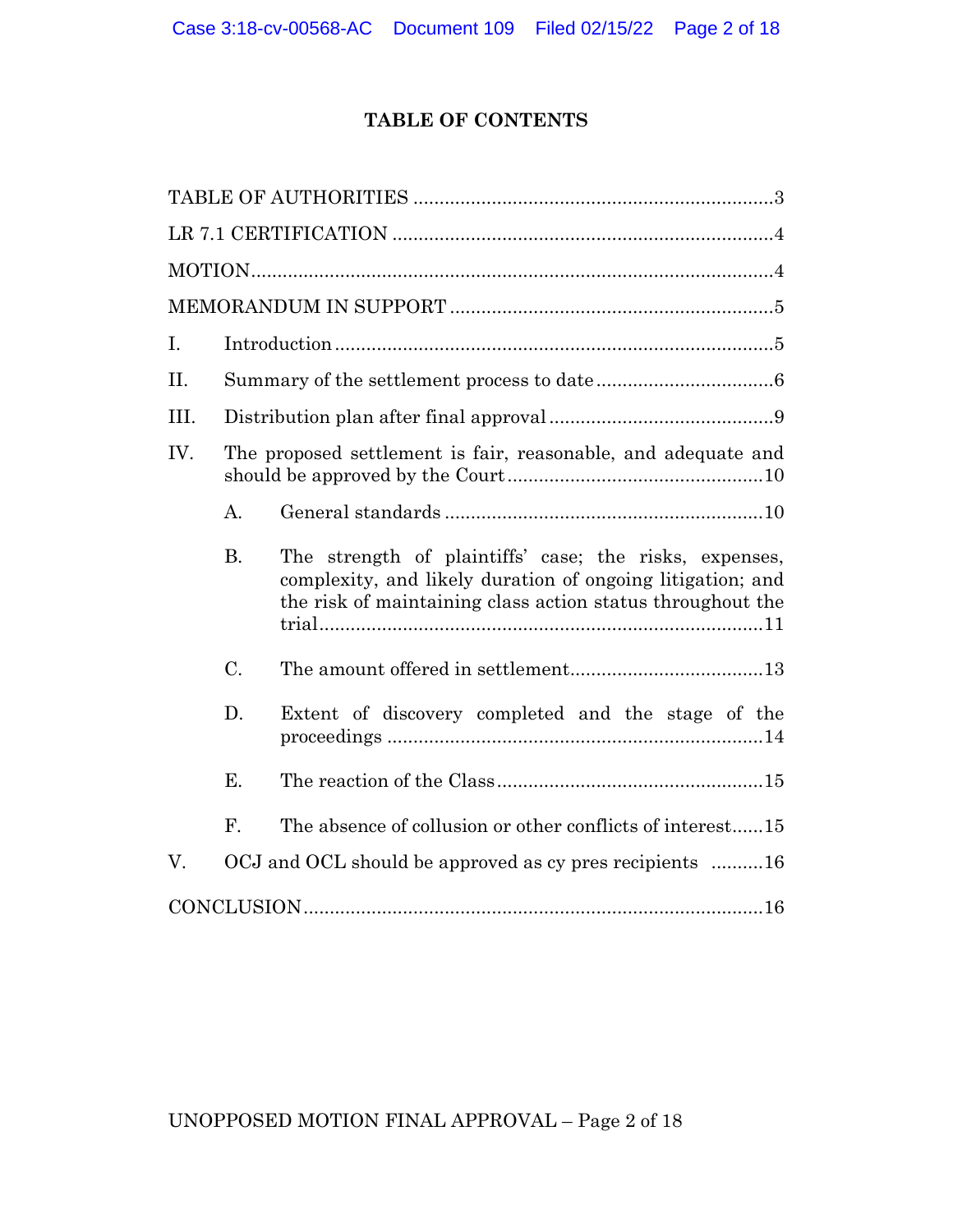## **TABLE OF AUTHORITIES**

## **Cases**

| Churchill Vill., L.L.C. v. GE,                                          |  |
|-------------------------------------------------------------------------|--|
| Maley v. Del Glob. Technologies Corp.,                                  |  |
| In re Mego Fin. Corp. Sec. Litig.,                                      |  |
| Monterrubio v. Best Buy Stores, L.P.,                                   |  |
| Officers for Justice v. Civil Serv. Comm'n of the City & Cnty. of S.F., |  |
| Ontiveros v. Zamora,                                                    |  |

# **Statutes**

## **Rules**

# **Other Authorities**

|--|--|--|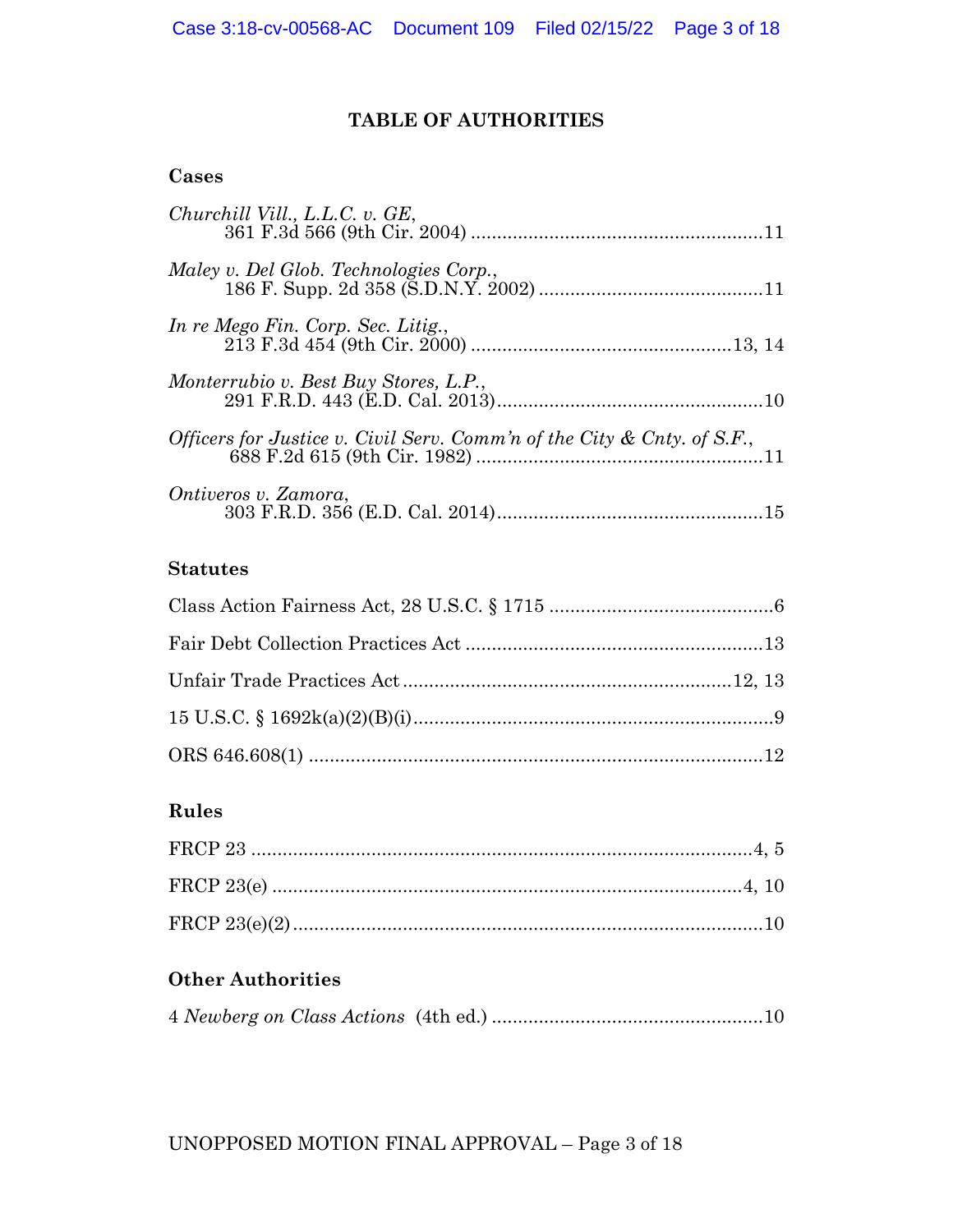### **LR 7.1 CERTIFICATION**

Defendants Gordon, Aylworth & Tami, P.C. (GAT) and Vision Investigative Service, LLC (Vision) (collectively defendants) do not oppose the relief sought in this Motion.

#### **MOTION**

Pursuant to FRCP 23(e), Plaintiffs Eric MacCartney and Luanne Mueller (collectively plaintiffs or Class Representatives), the Court appointed Class Representatives in this action, move the Court for final approval of the Settlement Agreement (Doc. 81-1), for an award of Class Counsel's Attorney Fees (Doc. 95), reconfirmation of class certification under FRCP 23 for settlement purposes only, approval of the parties' chosen cy pres recipients, approval of the distribution process, and the other relief requested set forth in and in similar form to the proposed Final Order attached as Exhibit C to the Settlement Agreement. *See* Doc. 81-1.

In support of this Motion, plaintiffs submit the following memorandum and the separately filed declarations of the Court appointed Class Administrator JND Legal Administration (JND) (Keough Decl.) and Class Counsel Kelly D. Jones (Jones Decl.), along with the exhibits attached to those declarations.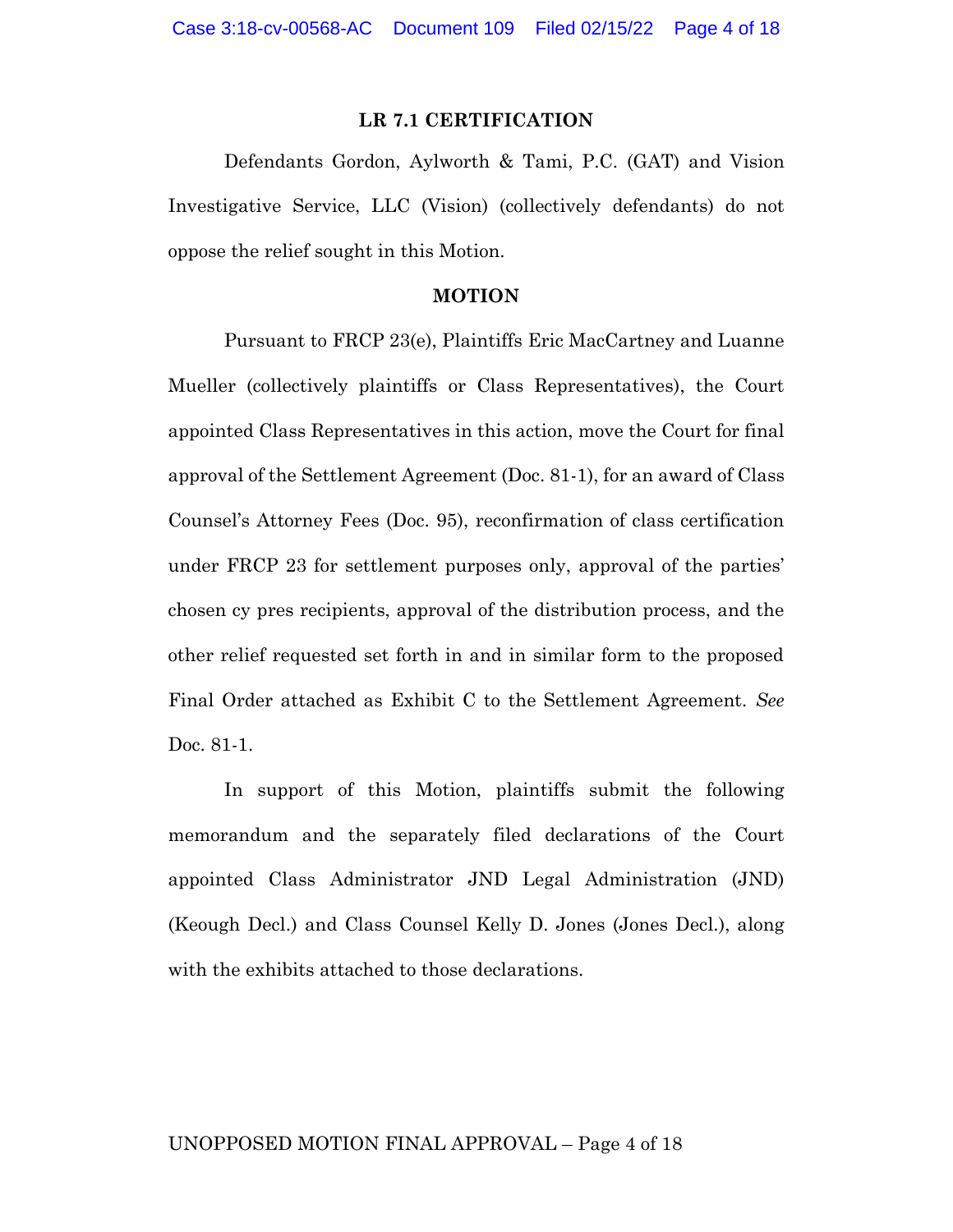#### **MEMORANDUM IN SUPPORT**

#### **I. Introduction**

On October 12, 2021, the Court issued Findings & Recommendation (F&R) granting Plaintiffs' Unopposed Motion for Preliminary Approval of Class Settlement and Certification (Preliminary Approval Order). Doc. 92. On October 27, 2021, the F&R was adopted and the Preliminary Approval Order was granted. Doc. 94. The Preliminary Approval Order, among other things, certified the proposed Class for settlement purposes under FRCP 23, appointed plaintiffs as Class Representatives, appointed plaintiffs' counsel as Class Counsel, appointed JND as Class Administrator, established certain deadlines, including deadlines for sending notice to Class Members, allowing Class Members to opt out of or object to the proposed Settlement, and for Class Counsel to file its Motion for Award of Attorneys Fees. Doc. 92. Plaintiffs now ask the Court to enter an Order finally approving the Settlement and to enter a final judgment so that the substantive provisions of the Settlement can be implemented.

As the Court is aware, this litigation has been pending more than three years. The litigation was vigorously contested and involved extensive motions practice. The Settlement Agreement was reached after multiple mediation sessions over a year span. The litigation involved a significant investment of time and money by the parties and

#### UNOPPOSED MOTION FINAL APPROVAL – Page 5 of 18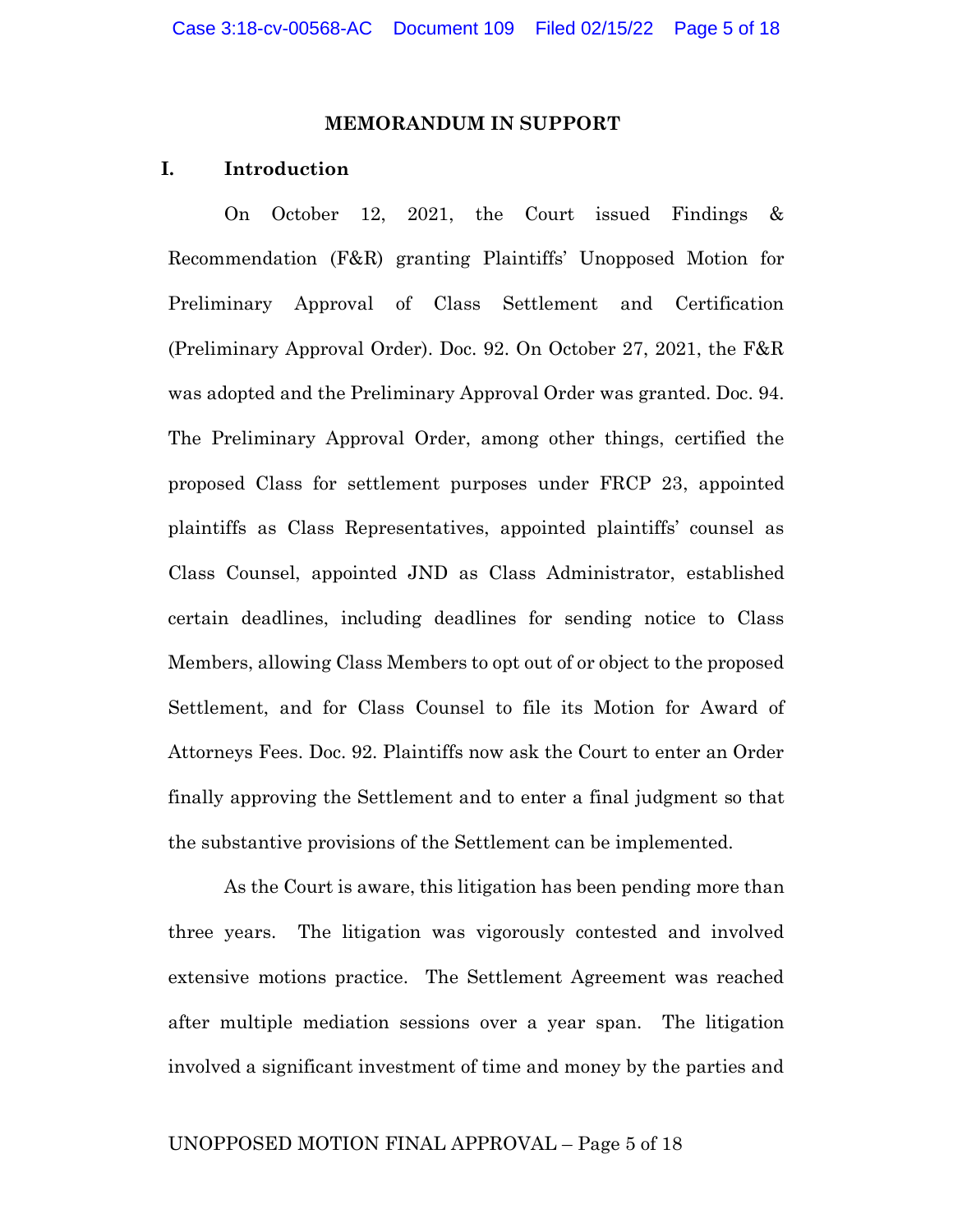counsel. As recognized in the Settlement Agreement and the other filings in this case, each party strongly believes in the strength of its respective case on the merits, but also recognize the significant time commitment, costs, and risks, including potential appeals, that would result from continuing litigation. Following prolonged and intensive mediations, the parties reached an agreement providing maximum relief available under the statutes alleged to be violated by defendants (\$245) to be remitted to every Class Member, without any claims process—allowing the parties to conclude the litigation and eliminate the inherent risks of moving forward in litigation. No money paid in settlement will revert to defendants, rather any unclaimed funds will be paid as cy pres.

The Settlement Agreement, the notice provisions, and the plan for distributing Settlement funds are fair, reasonable, and adequate. For those reasons, those described below, and set forth fully in the Motion for Preliminary Approval (Doc. 83), the parties respectfully request the Court to finally approve the Settlement and issue an Order finding that the Settlement is fair, reasonable, and adequate, and ask the Court to enter Final Judgment accordingly.

## **II. Summary of the settlement process to date**

In compliance with the Class Action Fairness Act, 28 U.S.C. § 1715, JND compiled and mailed a CD-ROM containing the applicable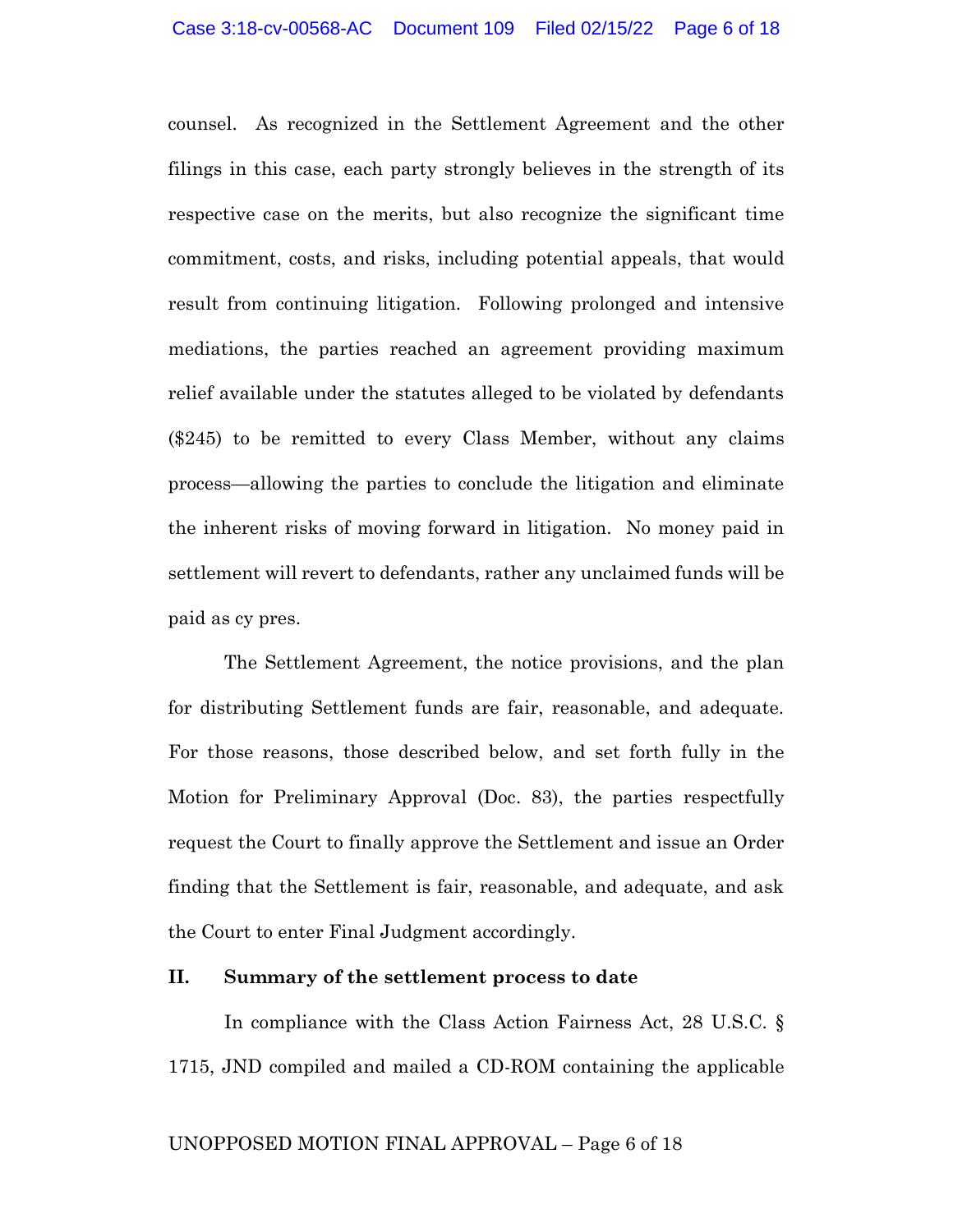documents to the appropriate Federal and State officials. Keough Decl. ¶¶ 4-5, Ex. A.

On September 22, 2021, counsel for defendants provided JND an electronic file containing the names and mailing addresses of individuals identified as potential Class Members. The file contained a total of 273 records. Keough Decl. ¶ 6. Prior to commencing the Postcard Notice mailing, JND updated 67 addresses using data from the United States Postal Service's National Change of Address database. The Class Member data was then promptly loaded into a secure database established for this Action. Keough Decl. ¶ 7. On November 24, 2021, JND mailed the Court-approved Postcard Notice via first class U.S. mail to the 273 Class Member records from the data. Keough Decl. ¶ 8, Ex. B.

As of February 11, 2022, of the 273 Postcard Notices mailed, 34 Postcard Notices were returned as undeliverable. One (1) of the Postcard Notices was promptly forwarded to the updated address provided by USPS. Of the undeliverable Postcard Notices that were not returned with updated address information, JND conducted advanced address skip-trace research and received updated address information for 21 Class Member records. JND re-mailed the Postcard Notice to the 21 Class Member records accordingly. Keough Decl. ¶ 9.

#### UNOPPOSED MOTION FINAL APPROVAL – Page 7 of 18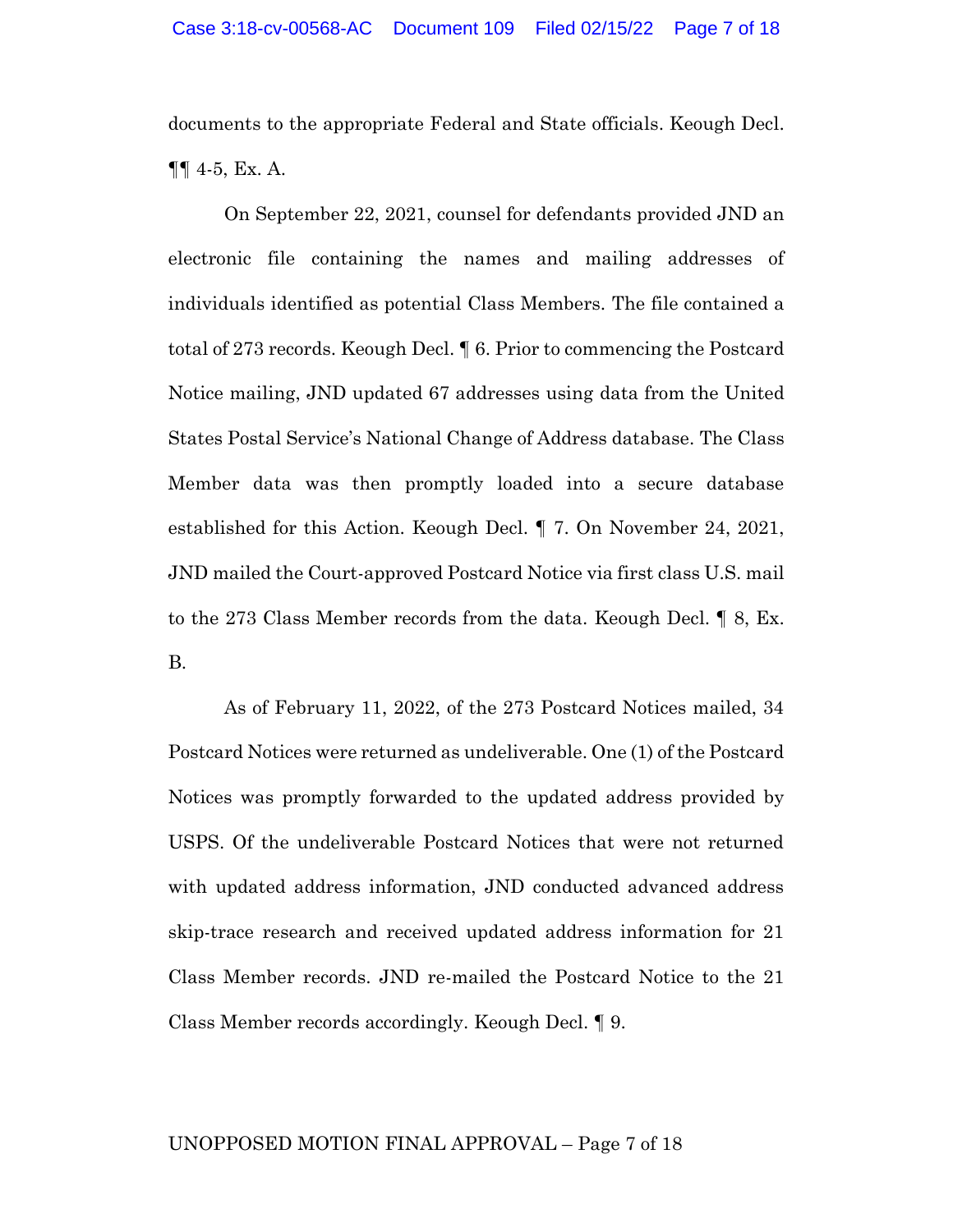On November 24, 2021, JND activated a case-specific toll-free telephone number, 1-844-929-4696, for Class Members to call to obtain information about the Settlement. Callers have the option to listen to the Interactive Voice Response system, or to speak with a live agent during business hours. The toll-free number is accessible 24 hours a day, seven days a week. As of February 11, 2022, JND has received seven (7) calls to the toll-free number. Keough Decl. ¶¶ 10-11.

On November 24, 2021, JND established a dedicated, casespecific Settlement Website (www.VisionClassSettlement.com), which hosts copies of important case documents (including, but not limited to, the Class Notice, Postcard Notice, Second Amended Complaint, Settlement Agreement, and Preliminary Approval Order), answers to frequently asked questions, and includes contact information for the Class Administrator. Keough Decl. ¶ 12, Ex. C. As of February 11, 2022, JND has tracked 112 unique visitors who registered 363 pageviews. Keough Decl. ¶ 13.

The Class Notice states that any Class Member who would like to exclude themselves from the Settlement was required to submit a timely postmarked exclusion letter to JND no later than January 25, 2022. As of February 11, 2022, JND has not received any exclusion requests. Keough Decl. ¶¶ 14-15.

#### UNOPPOSED MOTION FINAL APPROVAL – Page 8 of 18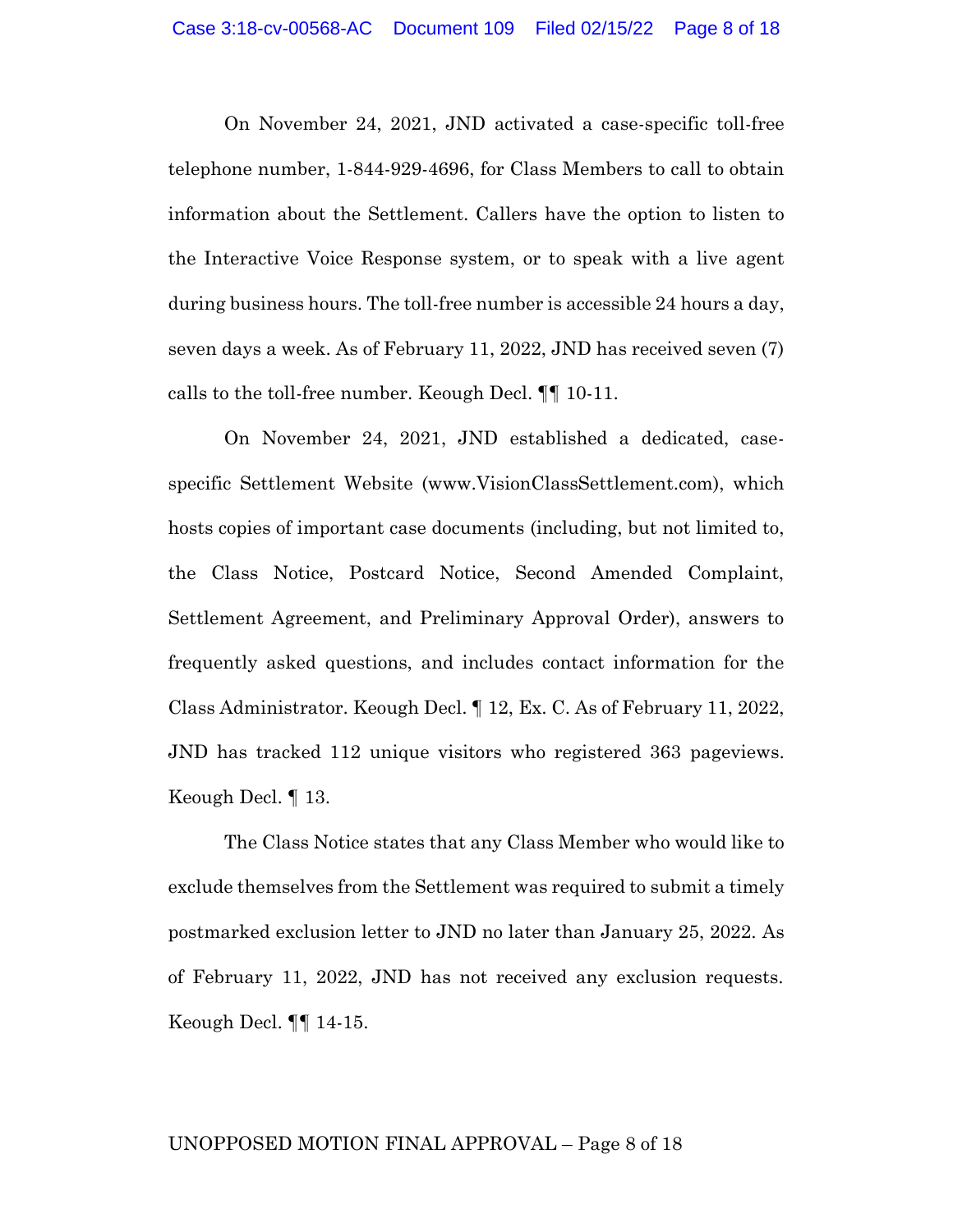The Class Notice states that any Class Member could submit an objection by sending a timely postmarked objection letter to the Court by January 25, 2022. As of February 11, 2022, JND has not received any objection letters. Keough Decl. ¶¶ 16-17. Class Counsel also separately declares that they have not received and are unaware of any objections or exclusion requests in this case to date. Jones Decl. ¶ 2.

#### **III. Distribution plan after final approval**

No later than ten (10) business days after final approval, defendants, directly or through their insurer(s), shall transfer to Class Administrator the Settlement Fund. Settlement Agreement, Doc. 83-1, Ex. A, ¶ 33. No later than the Distribution Date, Class Administrator shall mail a check to each Class Member, other than the Representative Plaintiffs, in the amount \$245, to each Class Member's last known address. *Id*. No later than the Distribution Date, Class Administrator shall mail a check to each Representative Plaintiff, in the amount \$1,245 (\$245 plus \$1,000 in statutory damages pursuant to 15 U.S.C. §  $1692k(a)(2)(B(i))$ , to each Representative Plaintiff's last known address. *Id*. JND is required and has agreed to follow certain procedures to make best efforts to ensure that the checks find their way to the Class members. *Id*.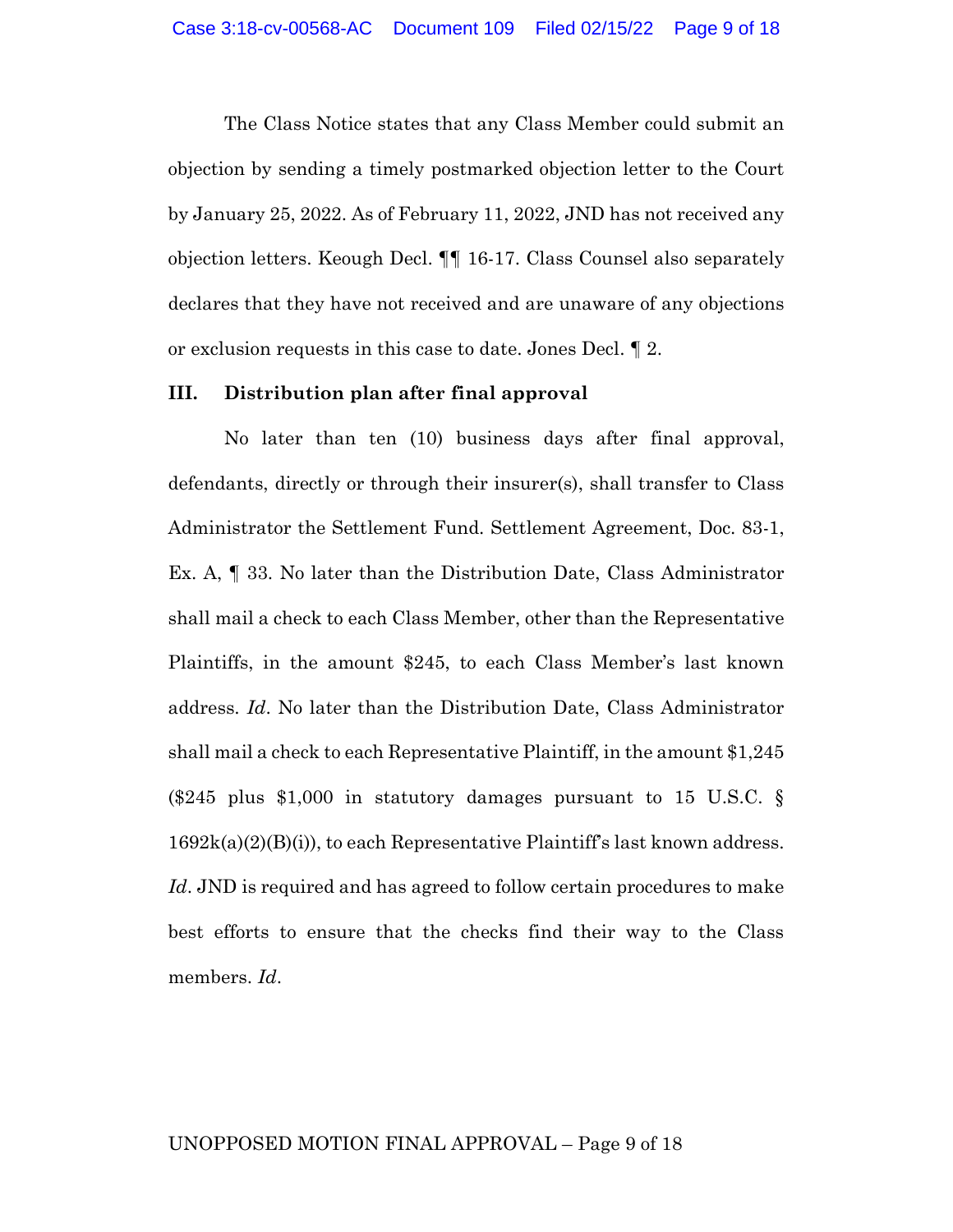### **IV. The proposed settlement is fair, reasonable, and adequate and should be approved by the Court**

### **A. General standards**

Under FRCP 23(e), the Court must evaluate the parties' proposed settlement for fundamental fairness, adequacy, and reasonableness before approving it. FRCP 23(e)(2). If a proposed settlement "appears to be the product of serious, informed, non-collusive negotiations, has no obvious deficiencies, does not improperly grant preferential treatment to class representatives or segments of the class, and falls within the range of possible approval, then the court should direct that the notice be given to the class members of a formal fairness hearing." *Monterrubio v. Best Buy Stores, L.P.*, 291 F.R.D. 443, 454 (E.D. Cal. 2013).

Here there certainly is no evidence the Settlement involves any fraud or collusion, and the settlement proposal has no obvious deficiencies, gives no preferential treatment to any parties, was negotiated at arm's length in multiple mediation sessions with a respected former judge with counsel experienced in consumer and class action litigation, and falls within the range of possible approval. Therefore, the Settlement should be given a presumption of fairness. *See*  4 *Newberg on Class Actions* ¶ 11.41 (4th ed.).

In the Ninth Circuit, the "factors in a court's fairness assessment will naturally vary from case to case, but courts generally must weigh: (1) the strength of the plaintiff's case; (2) the risk, expense, complexity,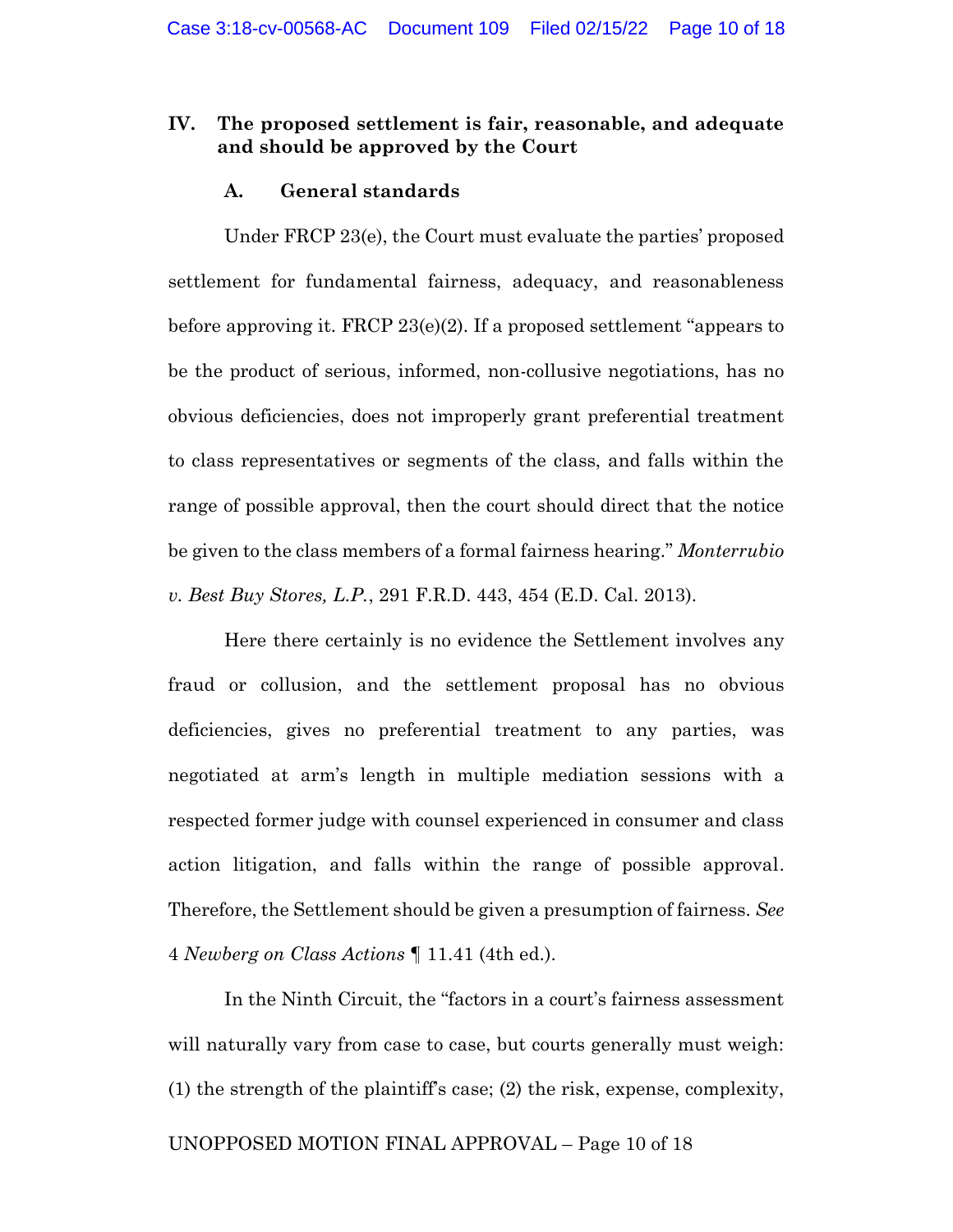and likely duration of further litigation; (3) the risk of maintaining class action status throughout the trial; (4) the amount offered in settlement; (5) the extent of discovery completed and the stage of the proceedings; (6) the experience and views of counsel; (7) the presence of a governmental participant; and (8) the reaction of the class members of the proposed settlement." *Churchill Vill., L.L.C. v. GE*, 361 F.3d 566, 575 (9th Cir. 2004). As explained below, and in the Preliminary Approval Motion, an assessment of each of these (relevant) factors also supports a finding that the Settlement Agreement is fair and reasonable.

## **B. The strength of plaintiffs' case; the risks, expenses, complexity, and likely duration of ongoing litigation; and the risk of maintaining class action status throughout the trial**

The first three factors require a comparison of the benefits to the Class and the likelihood of achieving recovery for the Class at trial. However, a court need not "reach any ultimate conclusions on the contested issues of fact and law which underlie the merits of the dispute, for it is the very uncertainty of outcome in litigation and avoidance of wasteful and expensive litigation that induce consensual settlements." *Officers for Justice v. Civil Serv. Comm'n of the City & Cnty. of S.F*., 688 F.2d 615, 625 (9th Cir. 1982). Instead, a court should balance these factors with "the benefits afforded to members of the class, and the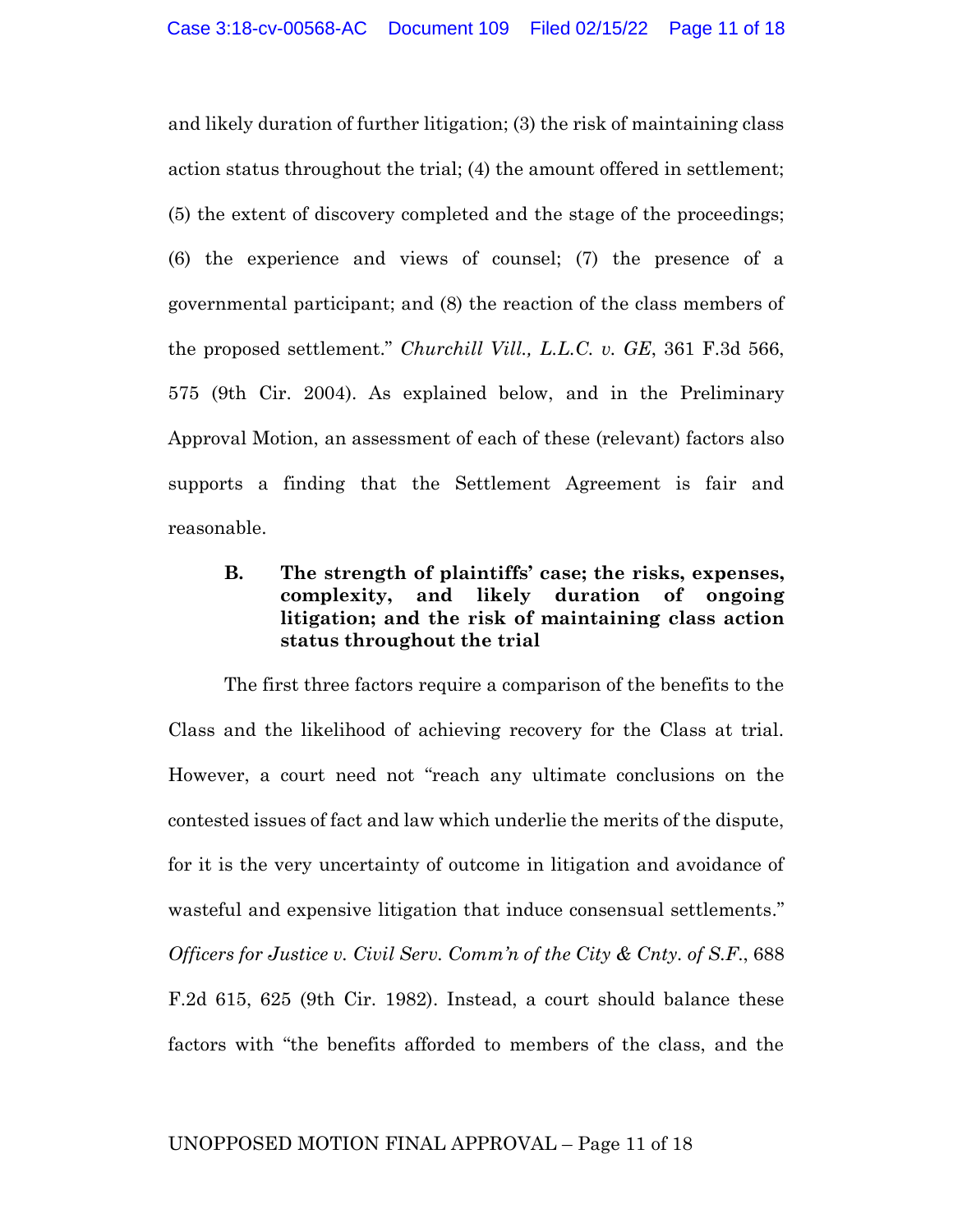immediacy and certainty of a substantial recovery." *Maley v. Del Glob. Technologies Corp.*, 186 F. Supp. 2d 358, 364 (S.D.N.Y. 2002).

To be sure, plaintiffs believe that the Class Members would likely prevail at trial on the merits. In plaintiffs' view, defendants have never presented a cogent defense to liability. Nonetheless, defendants clearly believe otherwise and they continue to deny any wrongdoing and continue to zealously defend themselves and mount a host of defenses in their Answer. It is not lost on plaintiffs that at least initially, the Magistrate Judge also ruled in defendants' favor and recommended dismissal of plaintiffs' claims at the pleading stage. Moreover, plaintiffs cannot, and does not, deny that defendants have viable defenses and the opportunity for defendants to prevail on summary judgment or at trial is not insignificant. For example, under the UTPA, in a class action, in order for the Class to be awarded \$200 each in statutory damages, it has a heightened burden to prove that its losses were the "result of a reckless or knowing use or employment" of the conduct violating ORS 646.608(1) by GAT. There are certainly risks in continuing toward trial, especially given that through the Settlement the Class Members will already be getting the maximum amount they could be awarded if they did succeed at trial.

In regard to expenses, from plaintiffs' perspective, given the above assessment, this is a much bigger risk for defendants than it is for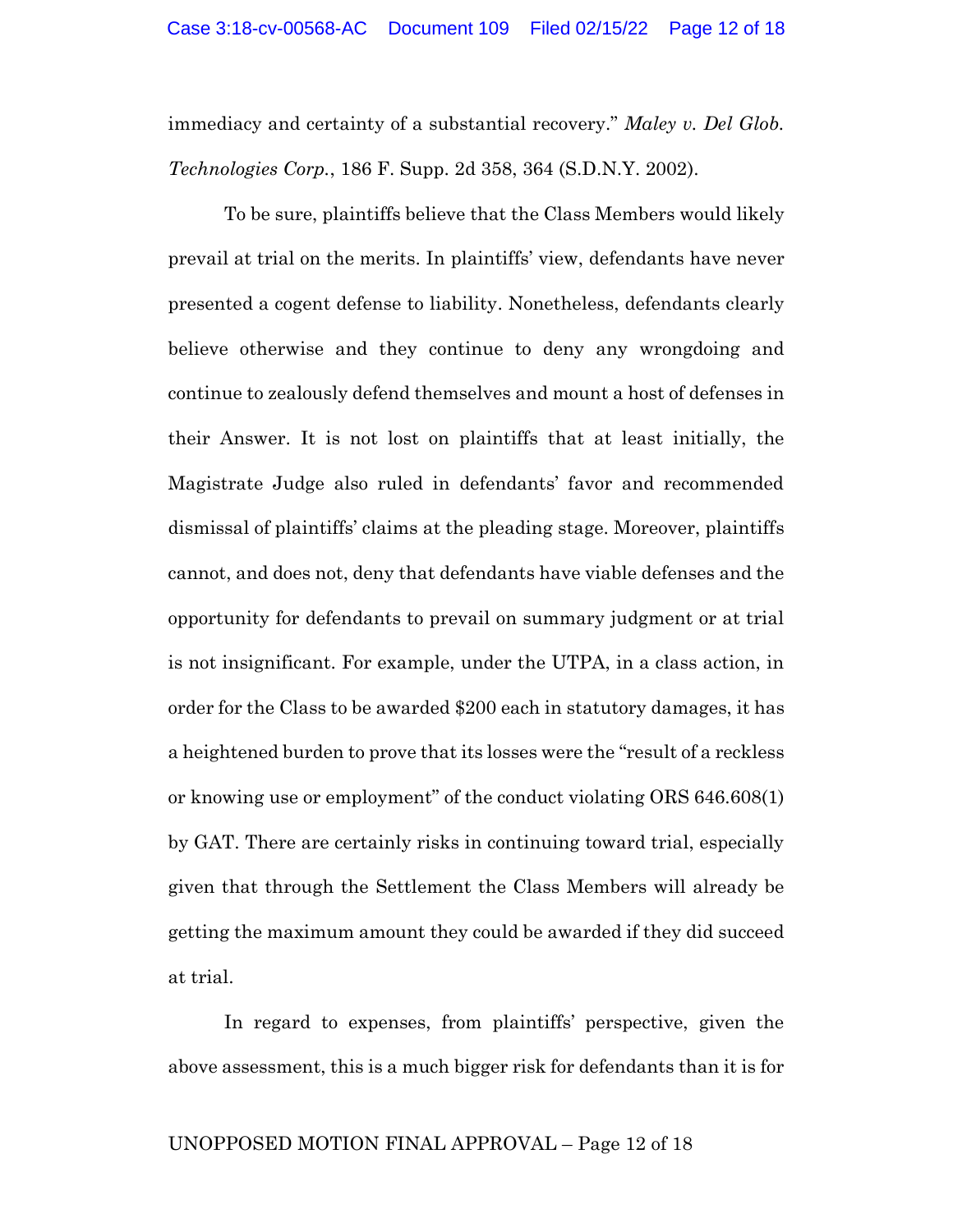plaintiffs. However, this case has already been litigated for more than three years, and there can be no doubt that the vast additional resources that it will take to prepare this case for trial—with the potential of not prevailing—present a substantial risk to both parties. In sum, these three factors should weigh in favor of the Court granting approval to the settlement.

### **C. The amount offered in settlement**

In considering the potential fairness of the settlement amount, courts usually compare the total amount of the Settlement to each Class Members to an estimate of the damages that could be recovered if the case was fully litigated. *See In re Mego Fin. Corp. Sec. Litig*., 213 F.3d 454, 459 (9th Cir. 2000). However, "[i]t is well-settled law that a cash settlement amounting to only a fraction of the potential recovery does not per se render the settlement inadequate or unfair." *Id*.

Pursuant to the Settlement Agreement, defendants will provide a Settlement Fund to the Class Administrator in an amount that will cover payments to each Class Member in the amount of \$245. Ex. 1 33. As already explained *supra*, the maximum that each Class Member could obtain for their damages *if* they were successful at trial would be \$200 in statutory damages for their UTPA claim, and \$45 representing the amount that they each paid for the service fees at issue in this case in actual damages under the FDCPA or as restitution or disgorgement

#### UNOPPOSED MOTION FINAL APPROVAL – Page 13 of 18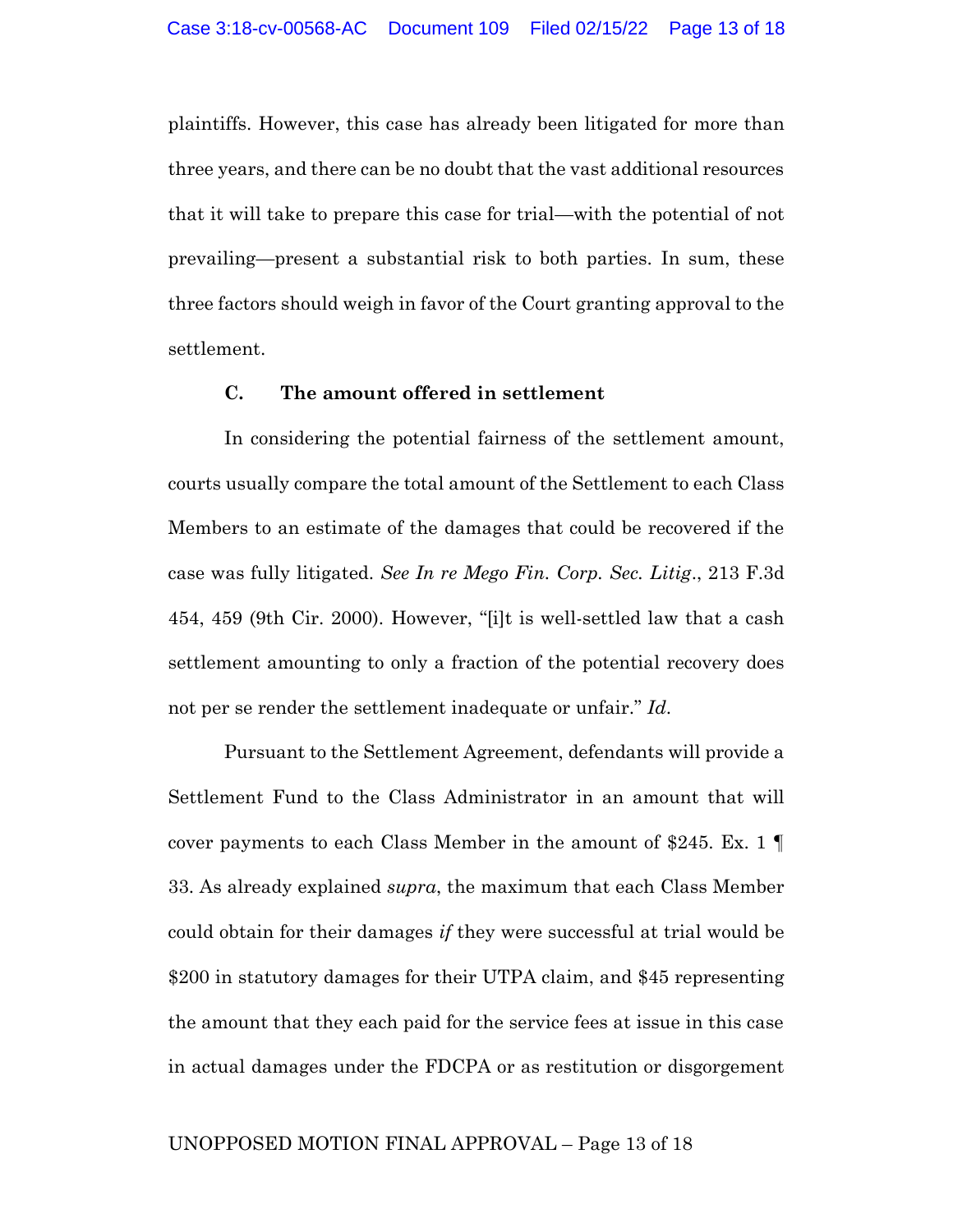as damages under their unjust enrichment claim. Thus, through this proposed settlement the Class Members will be getting the maximum amount they could be awarded if the case went to trial and they prevailed on all three of their claims.

Additionally, as part of the Settlement, defendants will pay for all costs related settlement administration and the Settlement Administrator (JND), above and beyond the Settlement Fund. Moreover, any balance of the Settlement Fund remaining after the distributions to the Class Members (from undeliverable or uncashed checks) will be distributed as cy pres—no amount will revert back to defendants or their insurer.

Moreover, no amount of proposed Class Counsel's attorneys' fees, costs, and expenses will be paid from the Settlement Fund, nor have the parties agreed on any specific amount that defendants would not object to. *See* Doc. 83-1, Ex. A ¶ 24. Instead, Class Counsel will seek an award of reasonable fees incurred to prosecute this case, to obtain this settlement, and for their continuing duties to represent and protect the interests of plaintiffs, and the other proposed Class Members, until this case concludes. *Id.* ¶¶ 24, 35; *see also* Doc. 95.

An assessment of this factor undoubtably and heavily weighs in favor of the Court approving the proposed settlement.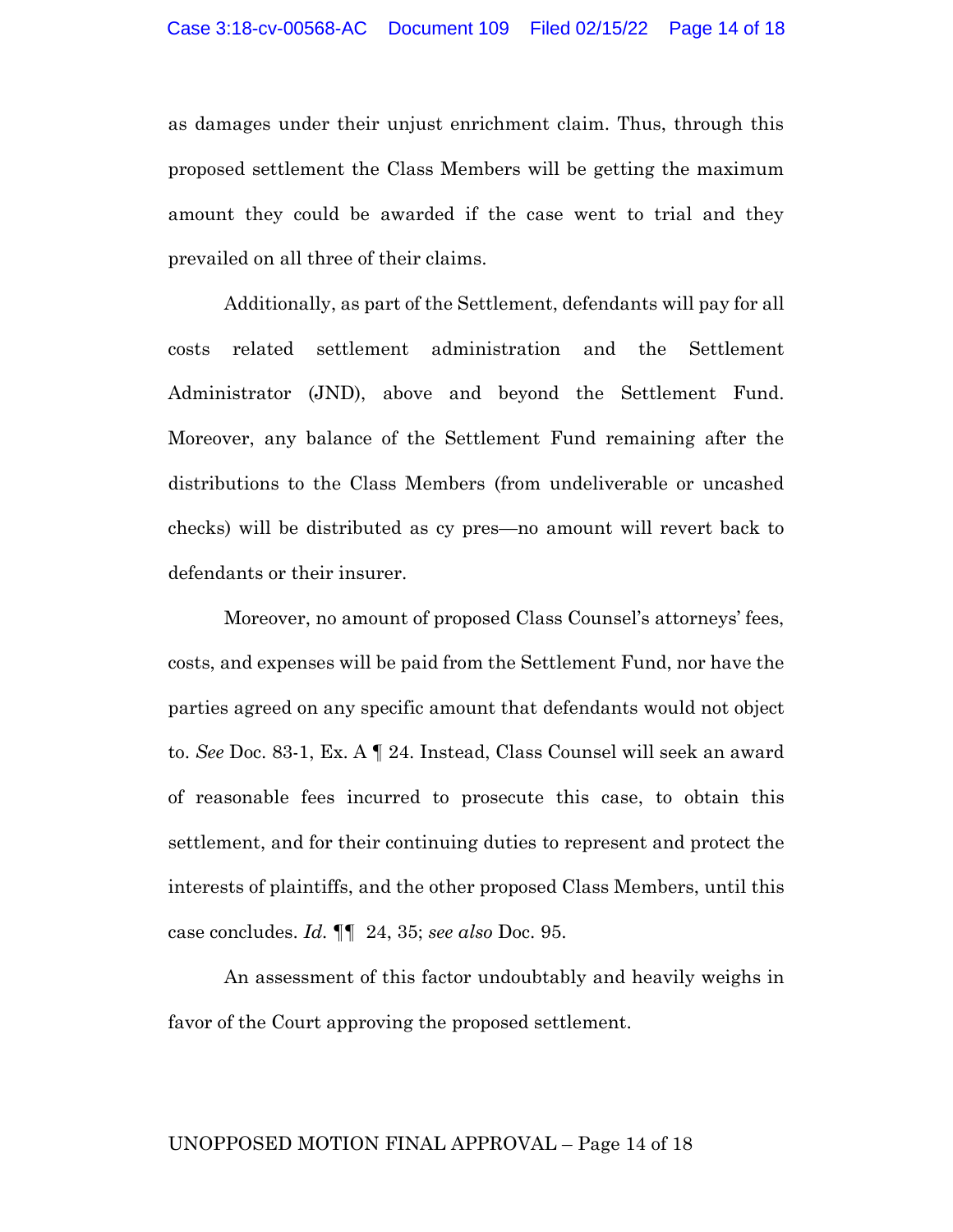## **D. Extent of discovery completed and the stage of the proceedings**

This factor is concerned with whether "the parties have sufficient information to make an informed decision about settlement." *Mego*, 213 F.3d at 459. Again, this case has been pending for more than three years. The parties have extensively litigated motions to dismiss, and have exchanged and reviewed significant discovery. The parties have "carefully investigated the claims before reaching a resolution"; therefore this factor weighs in favor of approving the Settlement. *Ontiveros v. Zamora*, 303 F.R.D. 356, 371 (E.D. Cal. 2014).

### **E. The reaction of the Class**

As set forth above, and the JND declaration filed in support of this, there has already been a very successful notice plan carried out by JND. As of the filing of this Motion, and after the deadline set by the Court for Class Members or other parties to file exclusions or objections, JND has received no exclusion requests, nor any objections. Keough Decl. ¶¶ 14-17. Neither has Class Counsel. Jones Decl. ¶ 2.

## **F. The absence of collusion or other conflicts of interest**

As set forth *supra*, the proposed settlement is the product of extensive arm's-length negotiations, with assistance from an experienced and well-respected mediator, former Oregon Circuit Court Judge Jean Maurer, after multiple mediation sessions. *See* Doc. 84 ¶¶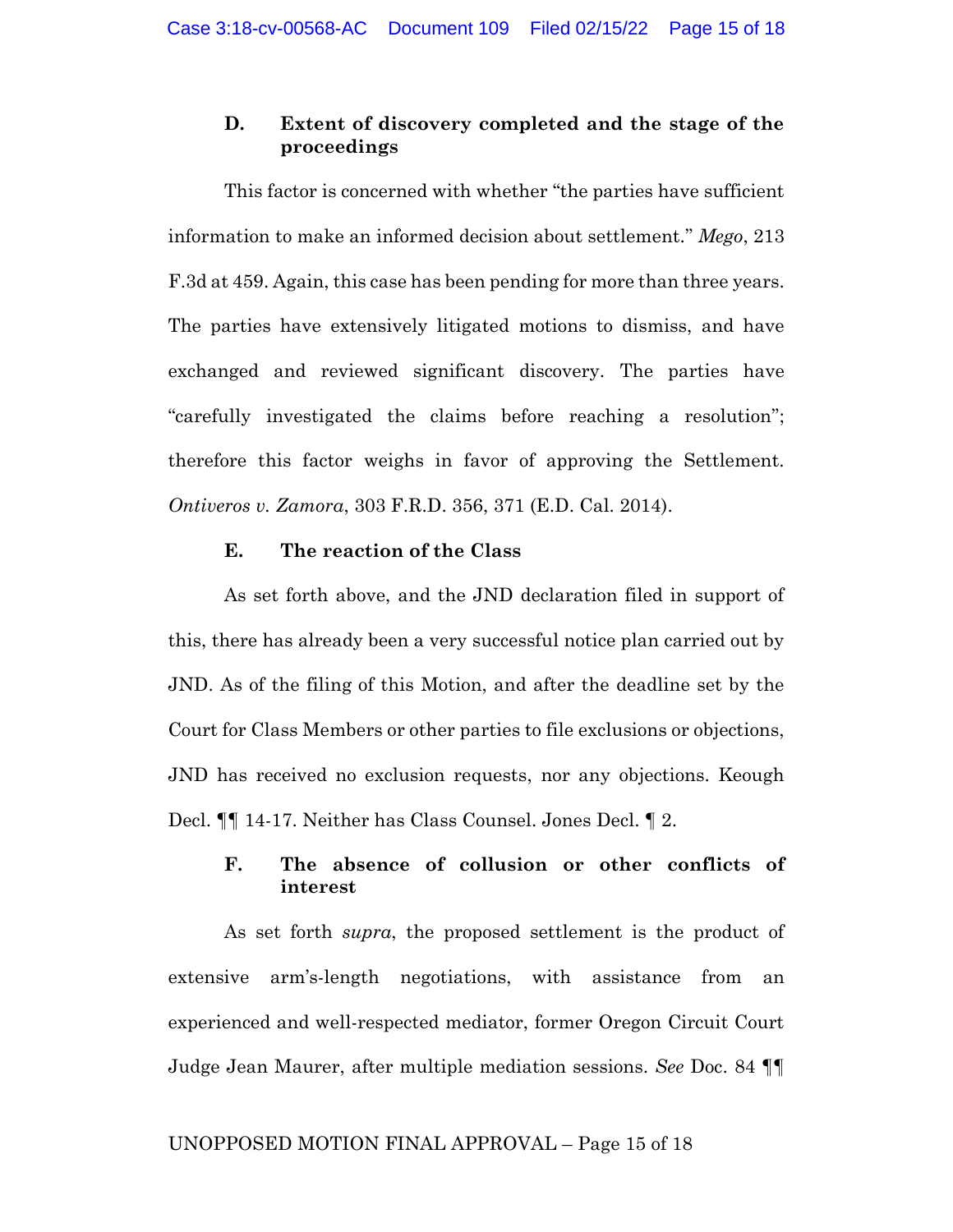3-4. There are no indications of collusion or conflicts of interest. The Class Members will receive significant benefits equating to the maximum that could have been obtained after trial, there is no agreement on an amount of fees, and there will be no reversion of any settlement funds to the defendants or their insurer.

#### **V. OCJ And OCL should be approved as cy pres recipients**

As noted in the Preliminary Approval Motion, the parties agree, in the Settlement Agreement, that no amount of the settlement fund will revert to defendants or their insurer. As stated in the Settlement Agreement, any amounts paid to the settlement fund which remain after the distribution period will be paid to Oregon Consumer Justice (OCJ) and the Oregon Consumer League (OCL), who are appropriate cy pres recipients to equally share in an any remainder of the Settlement Fund (from uncashed or undeliverable checks sent to Class Members if any) for this consumer protection class action settlement. *See also* Doc. 84 ¶ 9. Therefore, the Court should approve OCJ and OCL as the cy pres recipient, as part of the final approval of the Settlement.

#### **CONCLUSION**

The Settlement Agreement represents an outstanding result for the Class following lengthy and hard-fought litigation. If this action were to continue, the attendant risks and costs to all parties would be considerable. The distribution plan is a rational and fair method for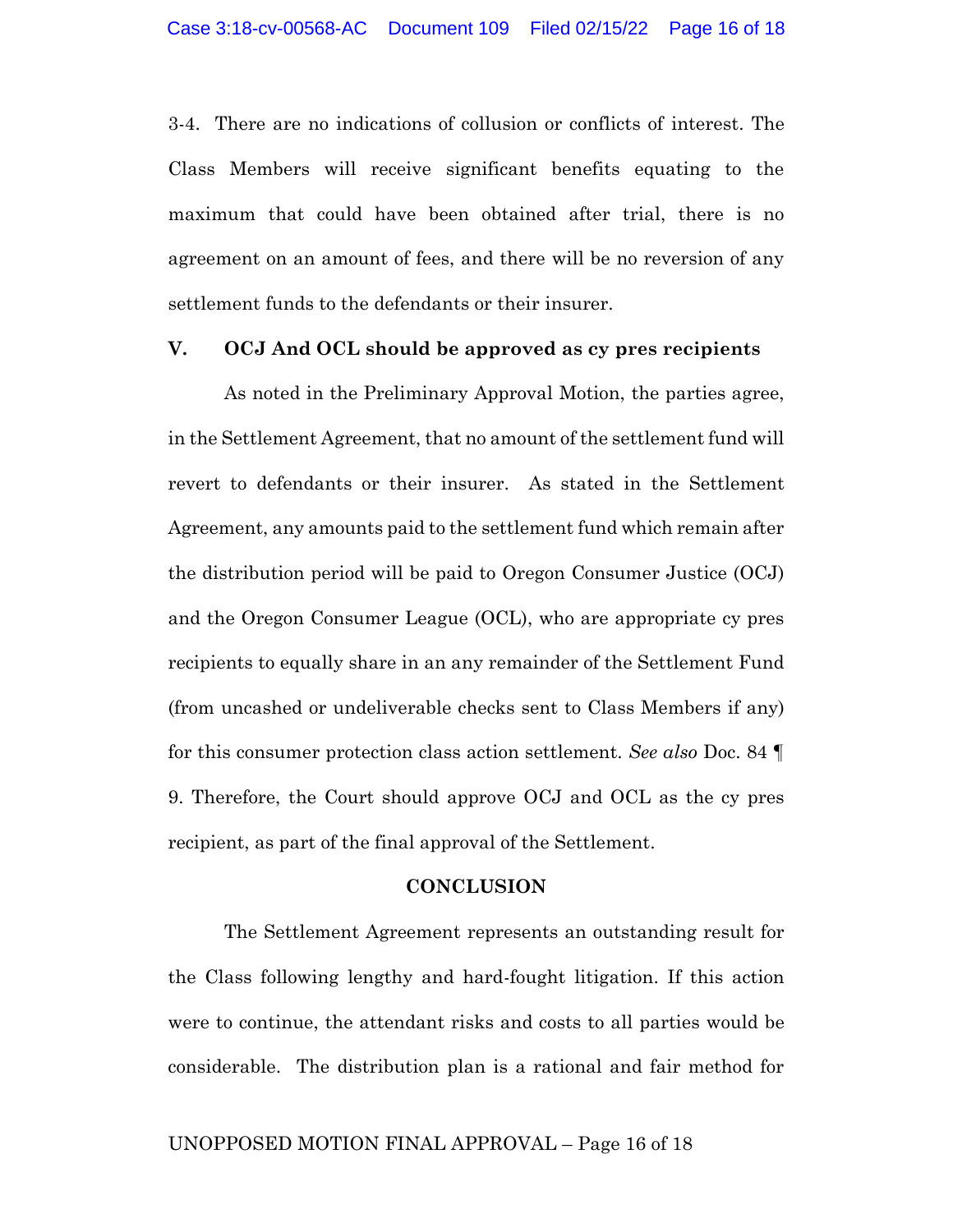distributing the settlement proceeds to the Class Members. Accordingly, plaintiffs and the Class respectfully request that the Court finally approve the Settlement and the plan of distribution as fair, reasonable, and adequate, and enter Final Order and Judgment in similar form as attached to the Settlement Agreement. *See* Doc. 83-1, Ex. A.

February 15, 2022

### **RESPECTFULLY FILED,**

s/ Kelly D. Jones **Kelly D. Jones, OSB No. 074217** Of Attorneys for Plaintiffs The Law Office of Kelly D. Jones 819 SE Morrison St., Suite 255 Portland, Oregon 97214 kellydonovanjones@gmail.com Direct 503-846-4329